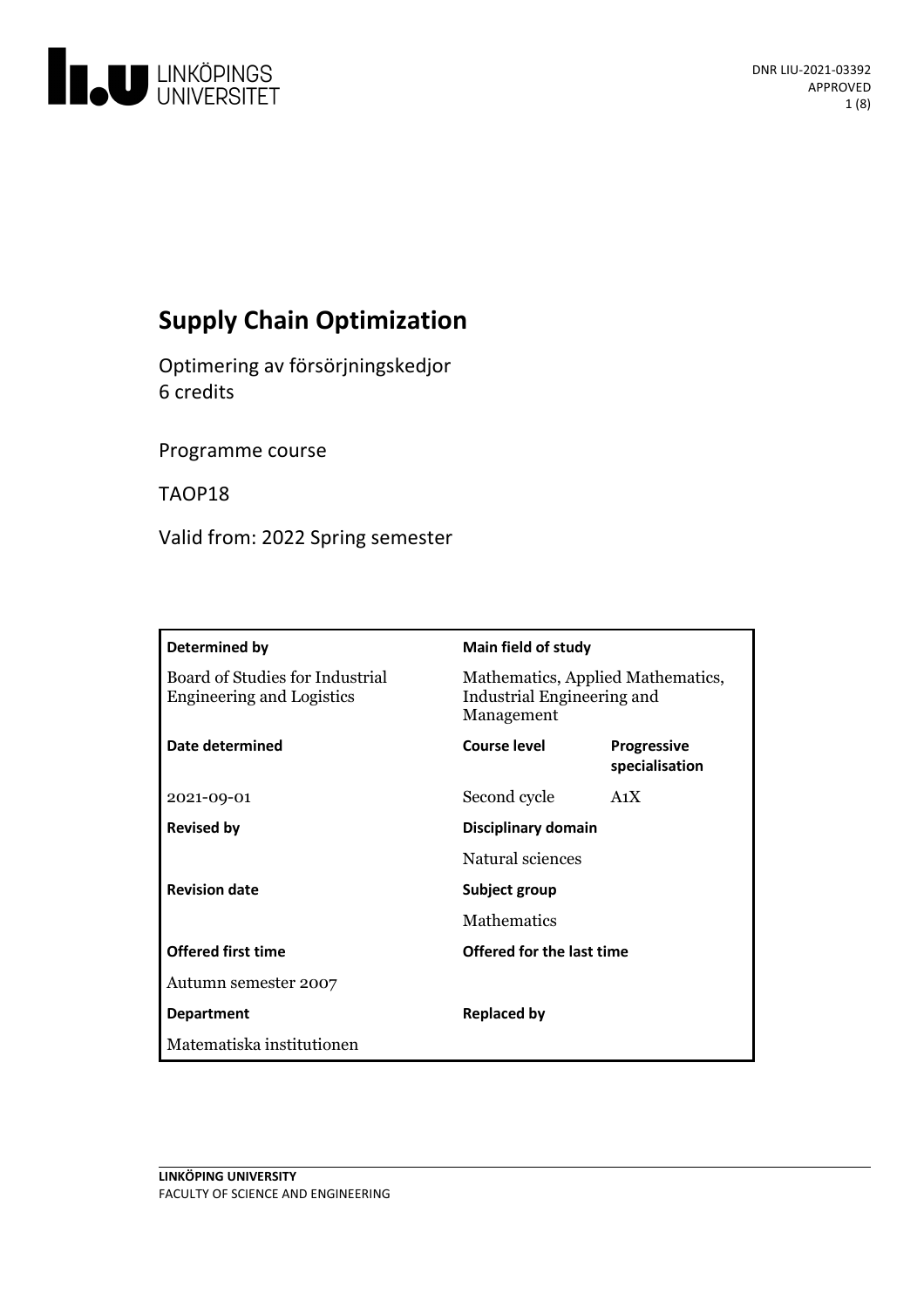## Course offered for

- Master of Science in Design and Product Development
- Master of Science in Industrial Engineering and Management
- Master of Science in Mechanical Engineering
- Master of Science in Industrial Engineering and Management International
- Bachelor's Programme in Mathematics
- Master's Programme in Mechanical Engineering
- Master's Programme in Mathematics

## **Prerequisites**

(valid for students admitted to programmes within which the course is offered) Basic course in optimization, including mathematical modelling using binary and integer variables. Solid knowledge in computer programming. Recommended prerequisite: Knowledge in an optimization modelling language (AMPL or similar), the course TAOP34 (Large Scale Optimization).

# Intended learning outcomes

The course aims to give the students an ability to model optimization problems, and an insight in how mathematical theory can be used to formulate and solve practical problems, with emphasis on applications in supply chain, distribution and transportation planning. The course also aims to give a deeper knowledge about combinatorial optimization, i.e. optimization problems with an underlying graph structure.

## Course content

Supply chain optimization problems, Sequencing and scheduling problems in production planning, Classical machine scheduling problems, Capacitated lot-<br>sizing problem, Transportation and routing problems, Local search/tabu search,<br>Column generation, Lagrangian relaxation, advanced use of optimiza modelling tools.

# Teaching and working methods

The course is built up around a number of cases (practical applications), where the students work with problem analysis, modelling and solving using software as Matlab and Ampl/Cplex. The lectures cover theory and optimization methodology. The cases are discussed and the students present the results of their work. Other practical applications are discussed.

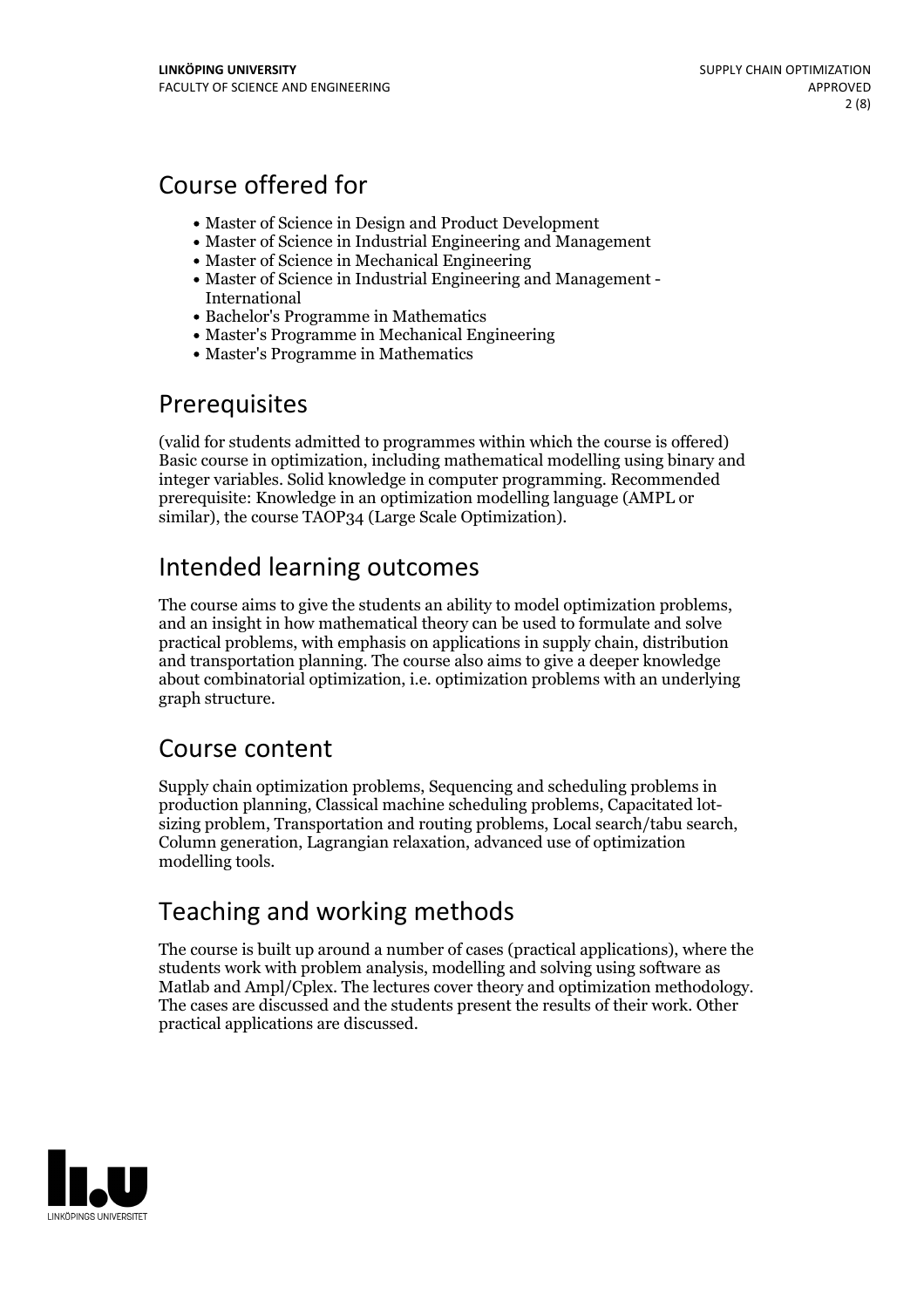## Examination

PRA1 Oral and written presentation of case studies 6 credits U, 3, 4, 5

## Grades

Four-grade scale, LiU, U, 3, 4, 5

# Other information

Supplementary courses: Mathematical Optimization

### **About teaching and examination language**

The teaching language is presented in the Overview tab for each course. The examination language relates to the teaching language as follows:

- If teaching language is "Swedish", the course as a whole could be given in Swedish, or partly in English. Examination language is Swedish, but parts
- of the examination can be in English. If teaching language is "English", the course as <sup>a</sup> whole is taught in English. Examination language is English. If teaching language is "Swedish/English", the course as <sup>a</sup> whole will be
- taught in English if students without prior knowledge of the Swedish language participate. Examination language is Swedish or English depending on teaching language.

### **Other**

The course is conducted in a manner where both men's and women's experience and knowledge are made visible and developed.

The planning and implementation of a course should correspond to the course syllabus. The course evaluation should therefore be conducted with the course syllabus as a starting point.

If special circumstances prevail, the vice-chancellor may in a special decision specify the preconditions for temporary deviations from this course syllabus, and delegate the right to take such decisions.

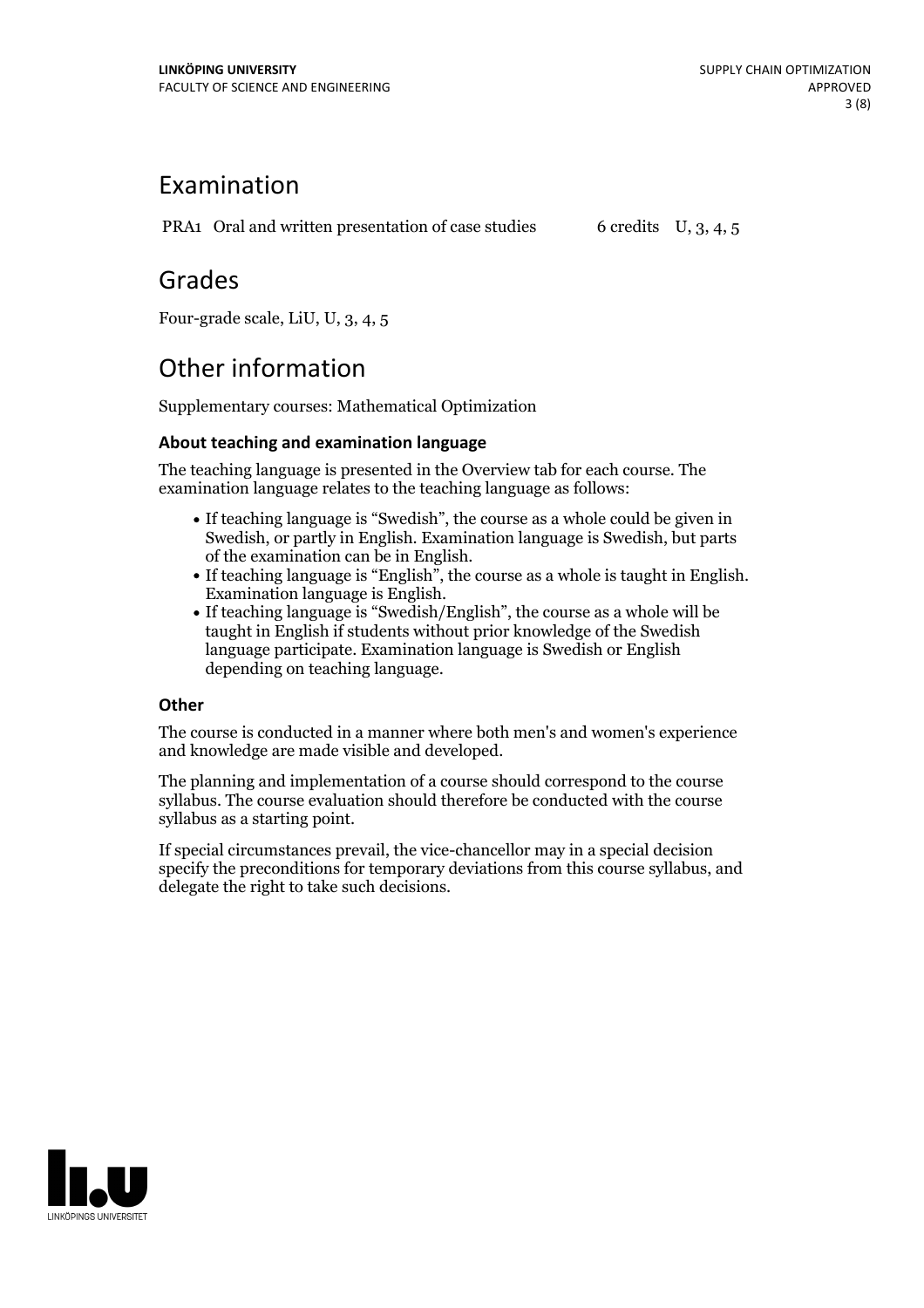## **Common rules**

### Course syllabus

A syllabus must be established for each course. The syllabus specifies the aim and contents of the course, and the prior knowledge that a student must have in order to be able to benefit from the course.

## Timetabling

Courses are timetabled after a decision has been made for this course concerning its assignment to a timetable module.

### Interruption in and deregistration from a course

The LiU decision, Guidelines concerning confirmation of participation in education (Dnr LiU-2020-02256), states that interruptions in study are to be recorded in Ladok. Thus, all students who do not participate in a course for which they have registered must record the interruption, such that the registration on the course can be removed. Deregistration from or interrupting a course is carried out using <sup>a</sup> web-based form: https://www.lith.liu.se/for- [studenter/kurskomplettering?l=en.](https://www.lith.liu.se/for-studenter/kurskomplettering?l=en)

## Cancelled courses and changes to the course syllabus

Courses with few participants (fewer than 10) may be cancelled or organised in a manner that differs from that stated in the course syllabus. The Dean is to deliberate and decide whether a course is to be cancelled or changed from the course syllabus.

## Guidelines relating to examinations and examiners

For details, see Guidelines for education and examination for first-cycle and second-cycle education at Linköping University, Dnr LiU-2020-04501 [\(http://styrdokument.liu.se/Regelsamling/VisaBeslut/917592\)](http://styrdokument.liu.se/Regelsamling/VisaBeslut/917592).

An examiner must be employed as a teacher at LiU according to the LiU Regulations for Appointments, Dnr LiU-2021-01204 [\(https://styrdokument.liu.se/Regelsamling/VisaBeslut/622784](https://styrdokument.liu.se/Regelsamling/VisaBeslut/622784)). For courses in second-cycle, the following teachers can be appointed as examiner: Professor (including Adjunct and Visiting Professor), Associate Professor (including Adjunct), Senior Lecturer (including Adjunct and Visiting Senior Lecturer), Research Fellow, or Postdoc. For courses in first-cycle, Assistant Lecturer (including Adjunct and Visiting Assistant Lecturer) can also be appointed as examiner in addition to those listed for second-cycle courses. In exceptional cases, a Part-time Lecturer can also be appointed as an examiner at both first- and second cycle, see Delegation of authority for the Board of Faculty of Science and Engineering.

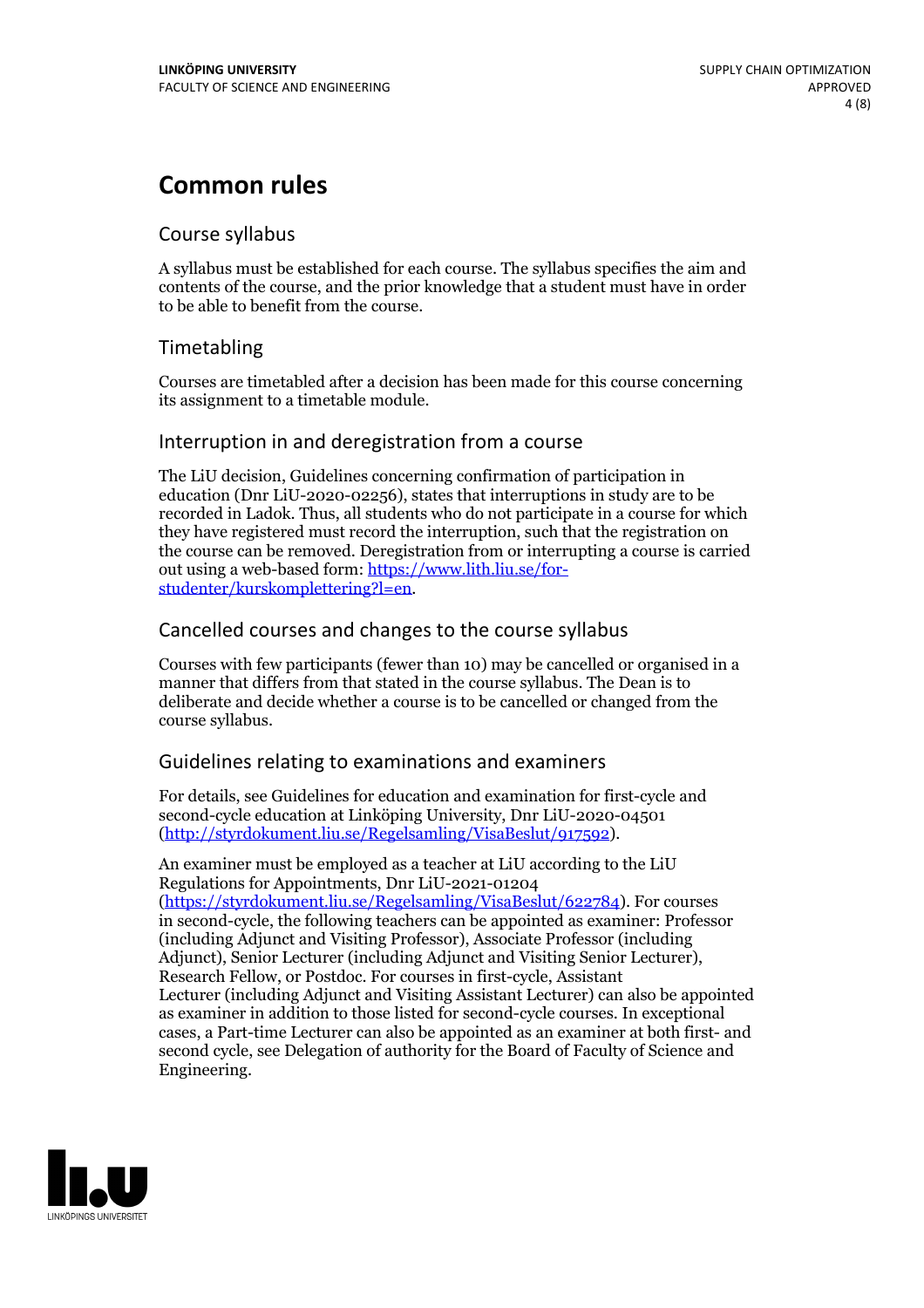## Forms of examination

#### **Principles for examination**

Written and oral examinations and digital and computer-based examinations are held at least three times a year: once immediately after the end of the course, once in August, and once (usually) in one of the re-examination periods. Examinations held at other times are to follow a decision of the faculty programme board.

Principles for examination scheduling for courses that follow the study periods:

- courses given in VT1 are examined for the first time in March, with re-examination in June and August
- courses given in VT2 are examined for the first time in May, with re-examination in August and October
- courses given in HT1 are examined for the first time in October, with re-examination in January and August
- courses given in HT2 are examined for the first time in January, with re-examination in March and in August.

The examination schedule is based on the structure of timetable modules, but there may be deviations from this, mainly in the case of courses that are studied and examined for several programmes and in lower grades (i.e. 1 and 2).

Examinations for courses that the faculty programme board has decided are to be held in alternate years are held three times during the school year in which the course is given according to the principles stated above.

Examinations for courses that are cancelled orrescheduled such that they are not given in one or several years are held three times during the year that immediately follows the course, with examination scheduling that corresponds to the scheduling that was in force before the course was cancelled or rescheduled.

When a course, or a written examination (TEN, DIT, DAT), is given for the last time, the regular examination and two re-examinations will be offered. Thereafter, examinations are phased out by offering three examinations during the following academic year at the same times as the examinations in any substitute course. If there is no substitute course, three examinations will be offered during re- examination periods during the following academic year. Other examination times are decided by the faculty programme board. In all cases above, the examination is also offered one more time during the academic year after the following, unless the faculty programme board decides otherwise. In total, 6 re-examinations are offered, of which 2 are regular re-examinations. In the examination registration system, the examinations given for the penultimate time and the last time are denoted.

If a course is given during several periods of the year (for programmes, or on different occasions for different programmes) the faculty programme board or boards determine together the scheduling and frequency of re-examination occasions.

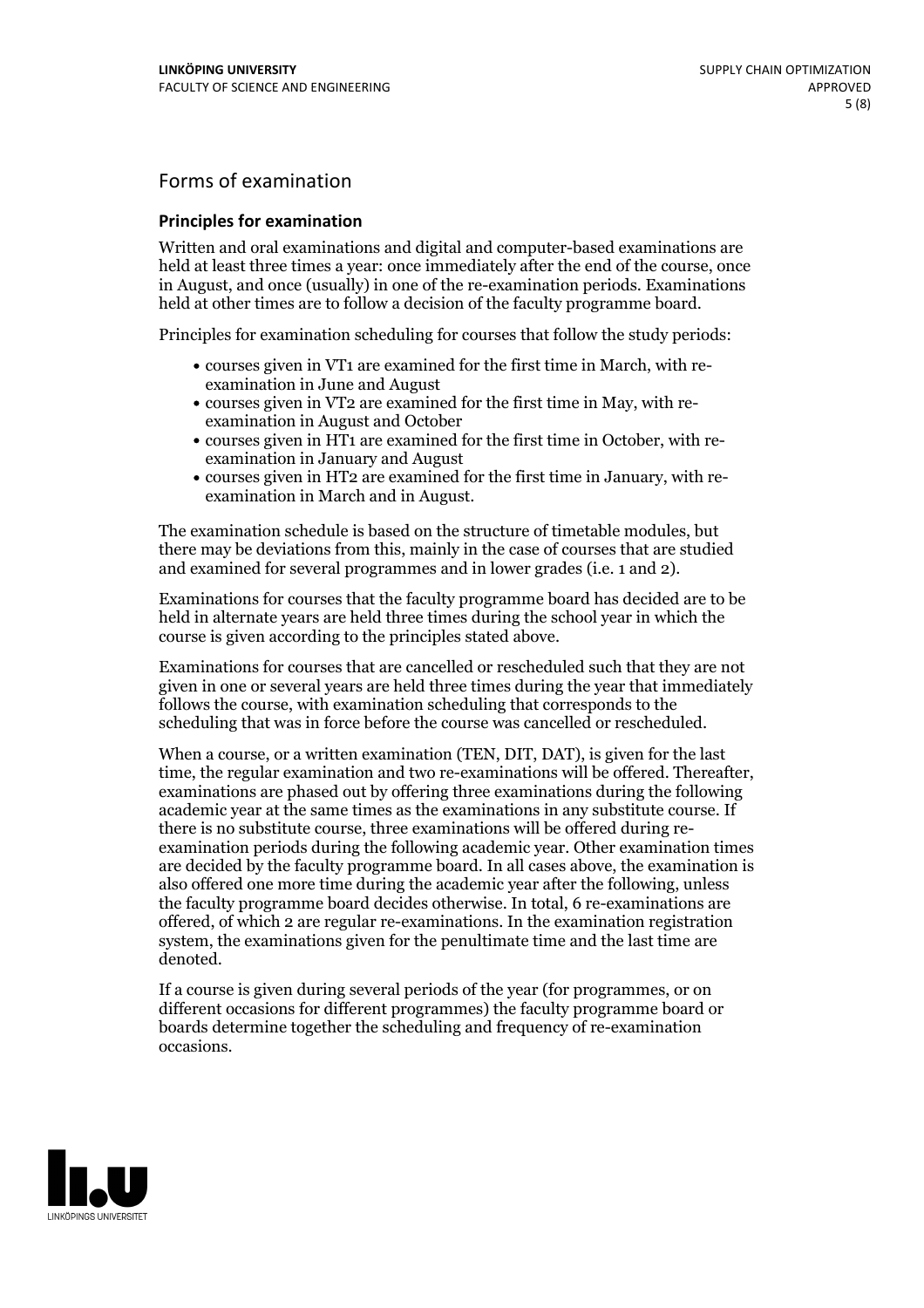#### **Retakes of other forms of examination**

Regulations concerning retakes of other forms of examination than written examinations and digital and computer-based examinations are given in the LiU guidelines for examinations and examiners, [http://styrdokument.liu.se/Regelsamling/VisaBeslut/917592.](http://styrdokument.liu.se/Regelsamling/VisaBeslut/917592)

#### **Course closure**

For Decision on Routines for Administration of the Discontinuation of Educational Programs, Freestanding Courses and Courses in Programs, see DNR LiU-2021-04782. After a decision on closure and after the end of the discontinuation period, the students are referred to a replacement course (or similar) according to information in the course syllabus or programme syllabus. If a student has passed some part/parts of a closed program course but not all, and there is an at least partially replacing course, an assessment of crediting can be made. Any crediting of course components is made by the examiner.

#### **Registration for examination**

In order to take an written, digital or computer-based examination, registration in advance is mandatory, see decision in the university's rule book [https://styrdokument.liu.se/Regelsamling/VisaBeslut/622682.](https://styrdokument.liu.se/Regelsamling/VisaBeslut/622682) An unregistered student can thus not be offered a place. The registration is done at the Student Portal or in the LiU-app during the registration period. The registration period opens 30 days before the date of the examination and closes 10 days before the date of the examination. Candidates are informed of the location of the examination by email, four days in advance.

#### **Code of conduct for students during examinations**

Details are given in a decision in the university's rule book: <http://styrdokument.liu.se/Regelsamling/VisaBeslut/622682>.

#### **Retakes for higher grade**

Students at the Institute of Technology at LiU have the right to retake written examinations and digital and computer-based examinations in an attempt to achieve a higher grade. This is valid for all examination components with code "TEN", "DIT" and "DAT". The same right may not be exercised for other examination components, unless otherwise specified in the course syllabus.

A retake is not possible on courses that are included in an issued degree diploma.

#### **Grades**

The grades that are preferably to be used are Fail (U), Pass (3), Pass not without distinction  $(4)$  and Pass with distinction  $(5)$ .

- Grades U, 3, 4, 5 are to be awarded for courses that have written or digital examinations.<br>• Grades Fail (U) and Pass (G) may be awarded for courses with a large
- degree of practical components such as laboratory work, project work and

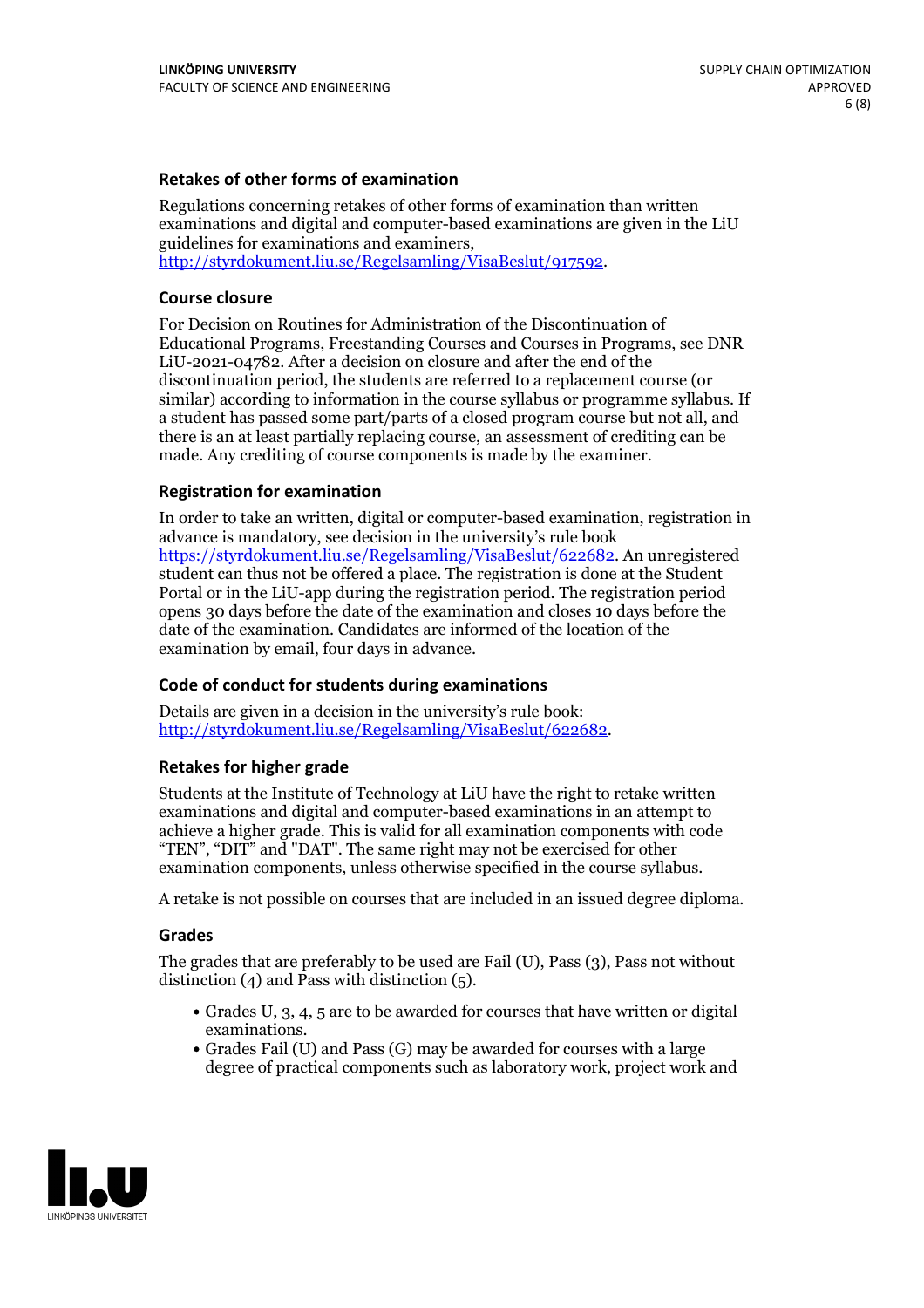group work.<br>• Grades Fail (U) and Pass (G) are to be used for degree projects and other independent work.

#### **Examination components**

The following examination components and associated module codes are used at the Faculty of Science and Engineering:

- Grades U, 3, 4, 5 are to be awarded for written examinations (TEN) and
- digital examinations (DIT).<br>• Examination components for which the grades Fail (U) and Pass (G) may be awarded are laboratory work (LAB), project work (PRA), preparatory written examination (KTR), digital preparatory written examination (DIK), oral examination (MUN), computer-based examination (DAT), home
- assignment (HEM), and assignment (UPG).<br>• Students receive grades either Fail (U) or Pass (G) for other examination components in which the examination criteria are satisfied principally through active attendance such as tutorial group (BAS) or examination item
- (MOM).<br>• Grades Fail (U) and Pass (G) are to be used for the examination components Opposition (OPPO) and Attendance at thesis presentation (AUSK) (i.e. part of the degree project).

In general, the following applies:

- 
- Mandatory course components must be scored and given <sup>a</sup> module code. Examination components that are not scored, cannot be mandatory. Hence, it is voluntary to participate in these examinations, and the voluntariness must be clearly stated. Additionally, if there are any associated conditions to
- the examination component, these must be clearly stated as well.<br>• For courses with more than one examination component with grades U,3,4,5, it shall be clearly stated how the final grade is weighted.

For mandatory components, the following applies (in accordance with the LiU Guidelines for education and examination for first-cycle and second-cycle education at Linköping University,<br>[http://styrdokument.liu.se/Regelsamling/VisaBeslut/917592\)](http://styrdokument.liu.se/Regelsamling/VisaBeslut/917592):

If special circumstances prevail, and if it is possible with consideration of the nature of the compulsory component, the examiner may decide to replace the compulsory component with another equivalent component.

For possibilities to alternative forms of examinations, the following applies (in accordance with the LiU Guidelines for education and examination for first-cycle [http://styrdokument.liu.se/Regelsamling/VisaBeslut/917592\)](http://styrdokument.liu.se/Regelsamling/VisaBeslut/917592):

If the LiU coordinator for students with disabilities has granted a student the right to an adapted examination for a written examination in an examination hall, the student has the right to it.